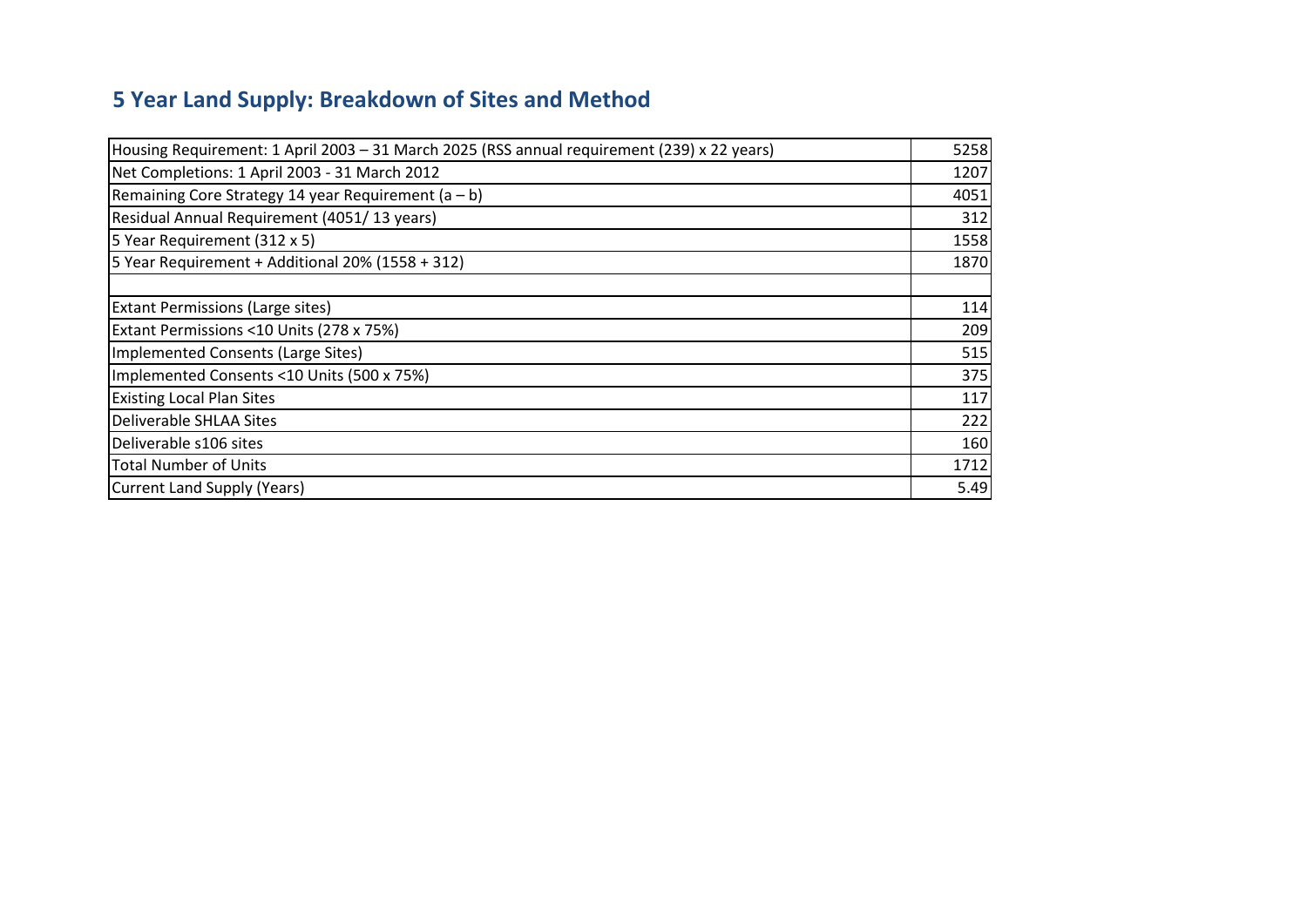|                                                           |                                               |          |          |           |            | EDEN DISTRICT COUNCIL 5 YEAR SUPPLY OF DELIVERABLE SITES SCHEDULE: SITES UNDER 10 UNITS                                                                                                                                                                     |                |               |               |               |               |                  |  |  |
|-----------------------------------------------------------|-----------------------------------------------|----------|----------|-----------|------------|-------------------------------------------------------------------------------------------------------------------------------------------------------------------------------------------------------------------------------------------------------------|----------------|---------------|---------------|---------------|---------------|------------------|--|--|
|                                                           | SITES UNDER CONSTRUCTION BUT NOT YET COMPLETE |          |          |           |            |                                                                                                                                                                                                                                                             |                |               |               |               |               |                  |  |  |
| Ref.                                                      | Settlement                                    | Capacity | Suitable | Available | Achievable | Comments                                                                                                                                                                                                                                                    | 2012-<br>2013  | 2013-<br>2014 | 2014-<br>2015 | 2015-<br>2016 | 2016-<br>2017 | Total            |  |  |
| 05/0954 & 10/0746<br>New Squares,<br>Southend Road        | Penrith                                       | 161      | Yes      | Yes       | Yes        | Major town centre re-development. Supermarket<br>completed in November 2011, Phase 1 construction of<br>units in development. 22 units completed so far.                                                                                                    | 20             | 40            | 40            | 39            |               | 139              |  |  |
| 07/0396 Land<br>adjacent Woodlands,<br><b>Bridge Lane</b> | Penrith                                       | 29       | Yes      | Yes       | Yes        | Site currently under construction for self contained<br>elderly apartments. 10 units completed in 2011/12                                                                                                                                                   |                | 19            |               |               |               | 19               |  |  |
| 09/0612 Eden Foyer<br>Site, London Road                   | Penrith                                       | 28       | Yes      | Yes       | Yes        | 100% affordable housing scheme by Impact HA.<br>Availability confirmed. No known viability constraints<br>therefore achievable.                                                                                                                             | 28             |               |               |               |               | 28               |  |  |
| 08/0696 CG Ford Site,<br>London Road                      | Penrith                                       | 32       | Yes      | Yes       | Yes        | 100% affordable housing scheme by Eden HA. Availability<br>confirmed. No known viability constraints therefore<br>achievable.                                                                                                                               | 33             |               |               |               |               | 33               |  |  |
| 10/0492 (P63), 116<br><b>Scotland Road</b>                | Penrith                                       | 13       | Yes      | Yes       | Yes        | Planning permission granted. Site is nearing completion                                                                                                                                                                                                     |                | 13            |               |               |               | 13               |  |  |
| 08/0418 (P92)<br>Former Zion Chapel,<br><b>Fell Lane</b>  | Penrith                                       | 9        | Yes      | Yes       | Yes        | Site granted permission for 9 units in 2008. Construction<br>commenced on site, though progress on site has stalled.                                                                                                                                        |                |               | 9             |               |               | 9                |  |  |
| 10/0452 (P63). 116<br><b>Scotland Road</b><br>Penrith     | Penrith                                       | 13       | Yes      | Yes       | Yes        | Planning permission granted. Site is nearing completion                                                                                                                                                                                                     |                | 13            |               |               |               | 13               |  |  |
| 06/0865 Land at<br><b>Station Road</b>                    | Appleby                                       | 23       | Yes      | Yes       | Yes        | Site currently under construction with 17 completed<br>plots. 6 units outstanding.                                                                                                                                                                          | 6              |               |               |               |               | 6                |  |  |
| 04/0610 Former Gas<br><b>Works Site</b>                   | Alston                                        | 11       | Yes      | Yes       | Yes        | Former gas holder site. Currently under construction.                                                                                                                                                                                                       | 3              |               |               | 5             | 3             | 11               |  |  |
| 09/1090 Raise Bank<br>(AL5)                               | Alston                                        | 12       | Yes      | Yes       | Yes        | Historical consent implemented for 12 units. New revised<br>application currently under consideration. Agent has<br>confirmed the sites availability. Historical implemented<br>consent and no known viability constraints, therefore<br>deemed achievable. |                |               | 6             | 6             |               | 12               |  |  |
| 10/0794 Nateby Road<br>(KS1)                              | Kirkby Stephen                                | 60       | Yes      | Yes       | Yes        | Recently approved redesigned scheme for strategic site in<br>town.                                                                                                                                                                                          | 10             | 18            | 18            | 14            |               | 60               |  |  |
| 09/0003 Field North<br>of Victoria Buildings<br>(KS8)     | Kirkby Stephen                                | 9        | Yes      | Yes       | Yes        | Development has commenced. Live application seeks to<br>add a further 3 affordable units, which would be added to<br>list if approved.                                                                                                                      |                | 6             |               |               |               | 6                |  |  |
| 10/0010 Former Gas<br>Works site                          | Kirkby Stephen                                | 9        | Yes      | Yes       | Yes        | Granted permission in 2010. Significant development<br>already made on site.                                                                                                                                                                                | $\overline{4}$ | 5             |               |               |               | $\boldsymbol{9}$ |  |  |
| 09/0521 Land at<br>SouthView (LBO11)                      | Bolton                                        | 6        | Yes      | Yes       | Yes        | Development commenced on site in 2010. Site likely to<br>complete in the next 3 years.                                                                                                                                                                      |                |               | 3             | 3             |               | $\boldsymbol{6}$ |  |  |
| LBR3 Land behind<br>Croft Close                           | Brough                                        | 48       | Yes      | Yes       | Yes        | House builder intends to develop site slowly, to reflect<br>market need. Construction of first units underway.                                                                                                                                              |                | 5             | 5             | 5             | 5             | 20               |  |  |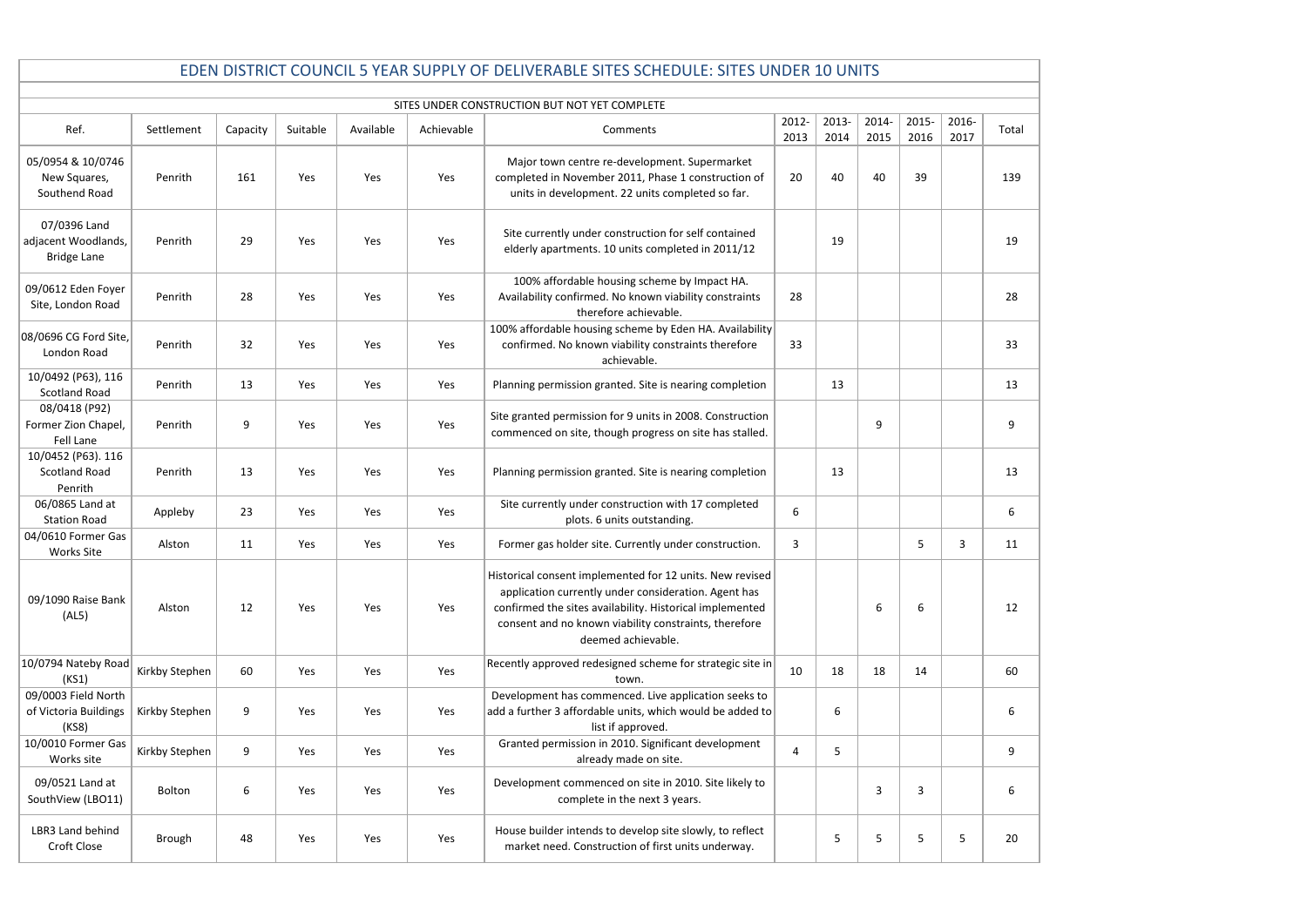| Ref.                                                     | Settlement            | Capacity | Suitable | Available | Achievable | Comments                                                                                                                                                                  | 2012-<br>2013 | 2013-<br>2014 | 2014-<br>2015  | 2015-<br>2016 | 2016-<br>2017 | Tota |
|----------------------------------------------------------|-----------------------|----------|----------|-----------|------------|---------------------------------------------------------------------------------------------------------------------------------------------------------------------------|---------------|---------------|----------------|---------------|---------------|------|
| LCF1 Clifton Hill Hotel                                  | Clifton               | 48       | Yes      | Yes       | Yes        | Assessed as being suitable within the SHLAA. Availability<br>and deliverability confirmed by developer. Mixed use<br>scheme to include nursery on site.                   |               | 12            | 24             | 12            |               | 48   |
| 08/0767 Marshalls<br>Stoneworks, Silver<br>Street (LCR1) | Crosby<br>Ravensworth | 19       | Yes      | Yes       | Yes        | Site assessed as being suitable in SHLAA, availability has<br>been confirmed. No known capacity or viability<br>constraints - achievable.                                 | 12            | 6             |                |               |               | 18   |
| Land at Pea Foot<br>(LCU4)                               | Culgaith              | 56       | Yes      | Yes       | Yes        | 17 units recorded as complete. Possible additional 9<br>units subject to planning permission. Current rates of<br>delivery are low, reflecting current financial climate. | 5             | 5             | 9              | 10            | 10            | 39   |
| 09/0279 Land behind<br>Elm Close (LHH1)                  | High Hesket           | 20       | Yes      | Yes       | Yes        | Site under construction. 8 units developed in 2010/11.<br>Developer still keen to develop site - will occur over a<br>number of years.                                    | 5             | 5             | $\overline{2}$ | $\Omega$      |               | 12   |
| 09/1032 Kirkby Thore<br>Hall, Kirkby Thore               | Kirkby Thore          | 15       | Yes      | Yes       | Yes        | Planning permission granted and construction currently<br>under way for conversion of Kirkby Thore Hall. 1 unit<br>complete.                                              | 4             | 5             | 5              |               |               | 14   |
|                                                          |                       | 621      |          |           |            |                                                                                                                                                                           |               |               |                |               |               | 515  |

| Total |
|-------|
| 48    |
| 18    |
| 39    |
| 12    |
| 14    |
| 515   |
|       |
|       |
| Total |
| 16    |
| 10    |
| 9     |
| 5     |
| 8     |
| C     |

|                                                                          |            |          |          |           |            | <b>EXTANT PLANNING PERMISSIONS</b>                                                                                                                                             |               |                        |               |               |               |     |
|--------------------------------------------------------------------------|------------|----------|----------|-----------|------------|--------------------------------------------------------------------------------------------------------------------------------------------------------------------------------|---------------|------------------------|---------------|---------------|---------------|-----|
| Ref.                                                                     | Settlement | Capacity | Suitable | Available | Achievable | Comments                                                                                                                                                                       | 2012-<br>2013 | 2013-<br>2014          | 2014-<br>2015 | 2015-<br>2016 | 2016-<br>2017 | Tot |
| 09/0798 Anchor<br>Farm, Land at<br>McAdam Way,<br>Penrith                | Penrith    | 16       | Yes      | Yes       | Yes        | Suitable in principle. Availability confirmed by agent.<br>Achievability confirmed as consent has no affordable<br>housing requirement.                                        |               | $\boldsymbol{\Lambda}$ | 12            |               |               | 16  |
| 11/0605 Land at York<br>St.                                              | Penrith    | 10       | Yes      | Yes       | Yes        | Granted permission in 2011. Remedial works required on<br>site, though site is developable and deliverable.                                                                    |               |                        | 10            |               |               | 10  |
| 09/1007 Grand prix<br>club, (LBR4)                                       | Brough     | 9        | Yes      | Yes       | Yes        | No perceived risks to delivery of site.                                                                                                                                        |               | 9                      |               |               |               | 9   |
| 11/0793 Land<br>Adjacent to the<br>Larches (LBO2)                        | Bolton     | 5        | Yes      | Yes       | Yes        | Site recently approved at appeal, no constaints to<br>delivery.                                                                                                                |               |                        | 5             |               |               | 5   |
| 10/0843 Bewaldeth                                                        | Plumpton   | 8        | Yes      | Yes       | Yes        | No perceived risks to delivery of site.                                                                                                                                        |               | 8                      |               |               |               | 8   |
| 09/0913, 12/0336<br>Land behind apple<br>Garth and croft house<br>(LBO8) | Bolton     | 10       | Yes      | Yes       | Yes        | Extant permission for 5 units on site. Site owner has<br>expressed interest to develop site further. Highways have<br>confirmed there is capacity for further 5 units on site. |               |                        |               | 5             |               | 5   |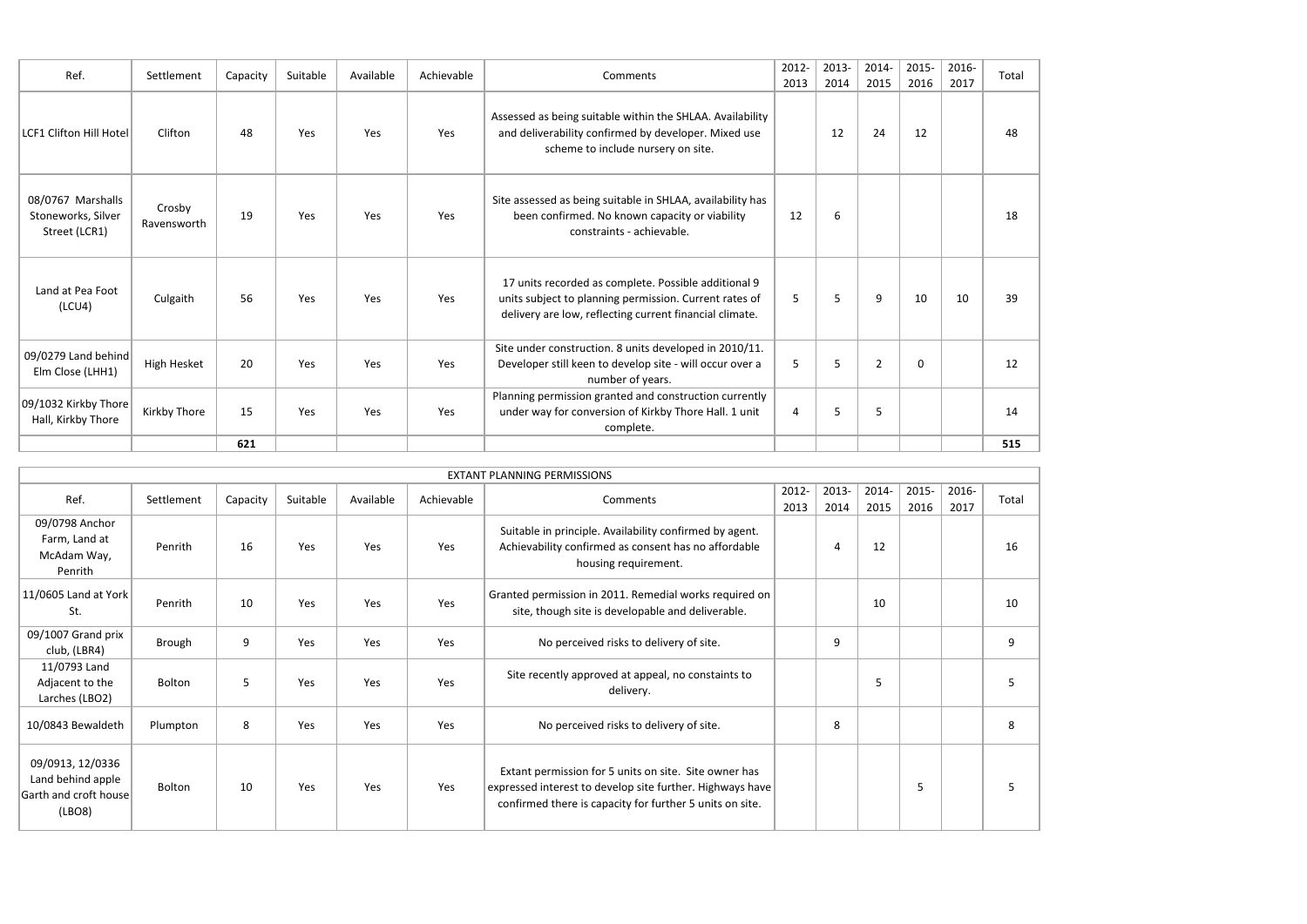| Ref.                                                    | Settlement           | Capacity | Suitable | Available  | Achievable | Comments                                                                                                                                                                                                                                                                            | 2012-<br>2013 | 2013-<br>2014 | 2014-<br>2015 | 2015-<br>2016 | 2016-<br>2017 | Tota |
|---------------------------------------------------------|----------------------|----------|----------|------------|------------|-------------------------------------------------------------------------------------------------------------------------------------------------------------------------------------------------------------------------------------------------------------------------------------|---------------|---------------|---------------|---------------|---------------|------|
| 08/0447, 11/0446<br>Land at Kemplay Foot<br>Farm (LEB2) | <b>Eamont Bridge</b> | 27       | Yes      | Yes        | Yes        | 100% affordable housing exception site. Extension to<br>permission recently granted. It is likley that scheme will<br>need to be renegotiated, if viability concerns are raised.                                                                                                    |               |               |               | 15            | 12            | 27   |
| LEB3 Park Holme                                         | <b>Eamont Bridge</b> | 30       | Yes      | <b>Yes</b> | Yes        | Outline Planning permission granted 09/0820 for extra<br>care residential scheme. Agent / land owner has<br>confirmed deliverability timescales and availability.<br>Design issues to be resolved, hence timeframes, though<br>no known viability constraints therefore achievable. |               |               | 15            | 15            |               | 30   |
| 09/0886 Stayne<br>Garth (LST1)                          | Stainton             | 9        | Yes      | Yes        | Yes        | Recently approved application, no constrints to delivery.                                                                                                                                                                                                                           |               | 9             |               |               |               | 9    |
|                                                         |                      | 124      |          |            |            |                                                                                                                                                                                                                                                                                     |               |               |               |               |               | 119  |

| Total           |
|-----------------|
| $\overline{27}$ |
| 30              |
| 9               |
| 119             |
|                 |
| Total           |
| 100             |
| 4               |
| 13              |
| 117             |
|                 |
| Total           |
| 180             |
| 9               |
| 20              |
| 13              |
| 222             |

| Ref.                      | Settlement | Capacity | Suitable | Available | Achievable | Comments                                                                                                                   | 2012-<br>2013 | 2013-<br>2014     | 2014-<br>2015 | 2015-<br>2016 | 2016-<br>2017 | Tota |
|---------------------------|------------|----------|----------|-----------|------------|----------------------------------------------------------------------------------------------------------------------------|---------------|-------------------|---------------|---------------|---------------|------|
| AP5 Back Lane,<br>Appleby | Appleby    | 142      | Yes      | Yes       | Yes        | Known developer interest who confirms the site is<br>available and viable. Live application on site 11/0989                |               | 25                | 25            | 25            | 25            | 100  |
| LLG1 Meadow Court         | Langwathby | 4        | Yes      | Yes       | Yes        | Small area of site still undeveloped. Remainder of site<br>owned by council, considered suitable for minor<br>development. |               |                   |               | 4             |               | 4    |
| LLG2 Townhead             | Langwathby | 13       | Yes      | Yes       | Yes        | Availability and achievability confirmed by agent / land<br>owner.                                                         |               | $\mathbf{\Omega}$ |               |               |               | 13   |
|                           |            | 159      |          |           |            |                                                                                                                            |               |                   |               |               |               | 117  |
| DELIVERABLE SHLAA SITES   |            |          |          |           |            |                                                                                                                            |               |                   |               |               |               |      |
|                           |            |          |          |           |            |                                                                                                                            |               |                   |               |               |               |      |
|                           |            |          |          |           |            |                                                                                                                            |               |                   |               |               |               |      |

| Ref.                                                             | Settlement           | Capacity | Suitable | Available | Achievable | Comments                                                                                                                                                                                                                 | 2012-<br>2013 | 2013-<br>2014 | 2014-<br>2015 | 2015-<br>2016 | 2016-<br>2017 | Tota |
|------------------------------------------------------------------|----------------------|----------|----------|-----------|------------|--------------------------------------------------------------------------------------------------------------------------------------------------------------------------------------------------------------------------|---------------|---------------|---------------|---------------|---------------|------|
| Carleton Greenfield<br>extension (p10-p14)<br>(08/0291, 11/0927) | <b>Penrith</b>       | 554      | Yes      | Yes.      | Yes        | Phase 1 of major urban extension. Assessed as suitable<br>within SHLAA. Availability confirmed by developer.<br>Capacity issues at PWwTW has resulted in phasing in<br>2013-15. Considered achievable after this period. |               |               | 60            | 60            | 60            | 180  |
| 09/0231 Field North<br>of Victoria Buildings<br>(KS8)            | Kirkby Stephen       | 9        | Yes      | Yes.      | No         | Live application in for 9 units. Site assessed as suitable<br>within SHLAA. Availability confirmed. Site considered<br>suitable from a Development Management perspective.                                               |               |               |               |               | 9             |      |
| LAR3 Land behind<br>Armathwaite School                           | Armathwaite          | 20       | Yes      | Yes       | Yes        | Capacity of site reduced to 50%. Assessed as suitable<br>within the SHLAA and availability and achievability<br>confirmed by agent.                                                                                      |               |               | 7             | 6             |               | 20   |
| LKM2 Land adjacent<br>Prospect House<br>(12/0880)                | <b>Kings Meaburn</b> | 13       | Yes      | Yes.      | Yes        | Site has been assessed as suitable within the 2009 SHLAA.<br>Live application for redevelopment of site, after th site<br>has been marketed for over 12 months to see whether<br>business retention is feasible.         |               |               |               |               | 6             | 13   |
|                                                                  |                      | 596      |          |           |            |                                                                                                                                                                                                                          |               |               |               |               |               | 222  |

## REMAINING LOCAL PLAN ALLOCATED SITES